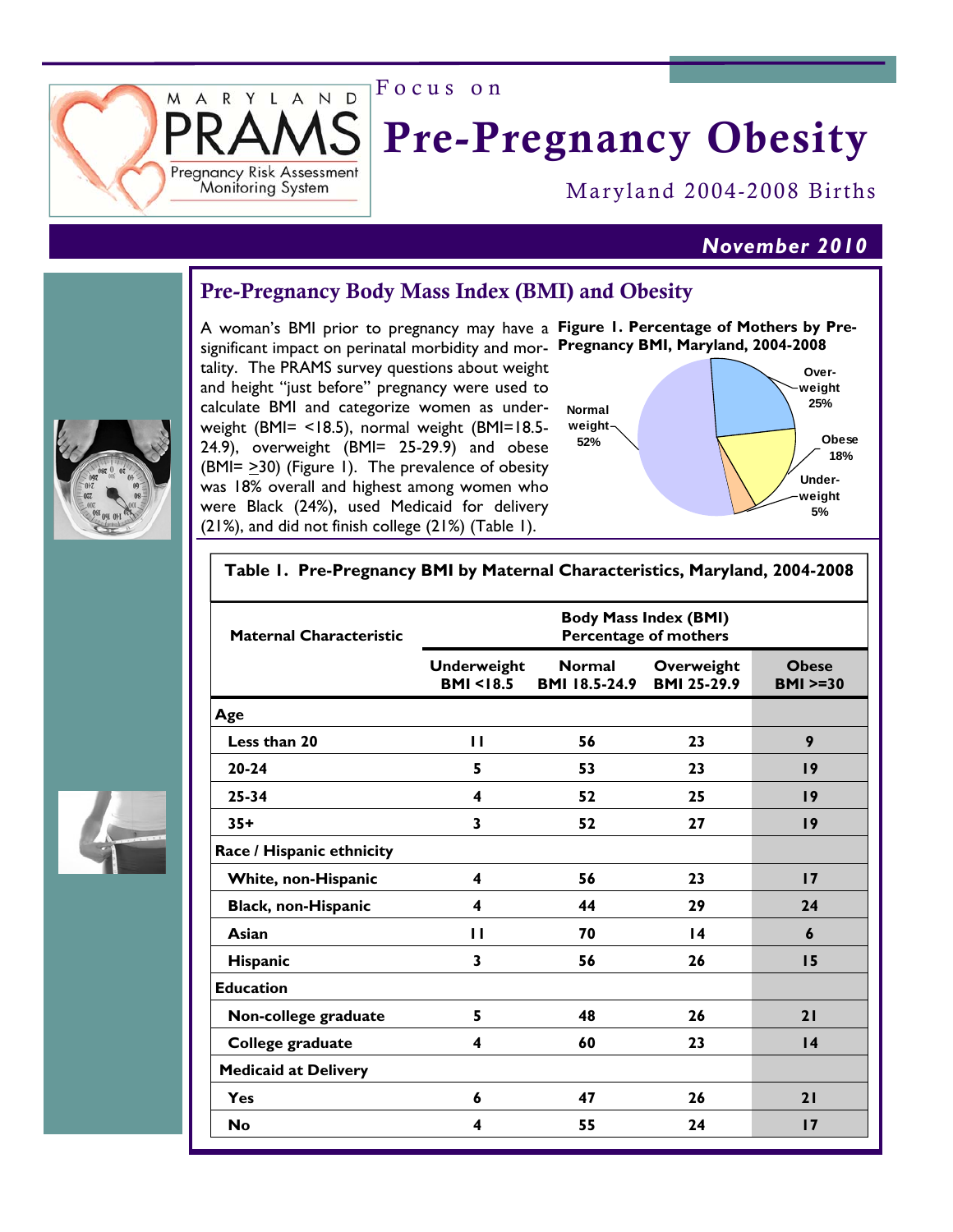## Pre-Pregnancy BMI and Pre-Pregnancy Medical Disorders

| Table 2. Prevalence of Pre-Pregnancy Medical Conditions by Pre-Pregnancy BMI, Maryland, 2004-2008 |                  |                    |                 |                   |  |  |
|---------------------------------------------------------------------------------------------------|------------------|--------------------|-----------------|-------------------|--|--|
| Pre-Pregnancy Disorder                                                                            | Underweight<br>% | Normal Weight<br>% | Overweight<br>℅ | <b>Obese</b><br>% |  |  |
| Asthma                                                                                            | 4.3              | 6.9                | 8.5             | 11.0              |  |  |
| Hypertension                                                                                      | 0.3              | 1.6                | 2.6             | 6.9               |  |  |
| <b>Diabetes</b>                                                                                   | I.I              | 0.9                | 1.2             | 2.7               |  |  |

Women who were overweight or obese before pregnancy were significantly more likely than normal weight women to report that they had asthma, hypertension or diabetes during the "three months" before pregnancy (Table 2).

Obese women were four times more likely than normal weight women to report that they had hypertension (6.9% vs. 1.6%) and three times more likely to report that they had diabetes (2.7% vs. 0.9%) (Table 2).

## Pre-Pregnancy BMI and Medical Disorders During Pregnancy

| Table 3. Prevalence of Medical Conditions During Pregnancy by Pre-Pregnancy BMI, Maryland, 2004-2008 |                  |                    |                 |            |  |  |
|------------------------------------------------------------------------------------------------------|------------------|--------------------|-----------------|------------|--|--|
| <b>Prenatal Disorder</b>                                                                             | Underweight<br>% | Normal Weight<br>% | Overweight<br>% | Obese<br>% |  |  |
| Hypertension                                                                                         | 3.7              | 7.7                | 14.9            | 20.7       |  |  |
| <b>Diabetes</b>                                                                                      | 5.7              | 6.5                | 9.0             | 16.0       |  |  |

Women who were overweight or obese before pregnancy were significantly more likely to report that they had hypertension or diabetes during pregnancy (Table 3).

Obese women were three times more likely to report that they had hypertension or diabetes than normal weight women (Table 3). The PRAMS survey did not ask about asthma during pregnancy.

# Pre-Pregnancy BMI and Delivery Method

The highest rates of both primary and repeat cesarean sections were among obese women. [Note that mothers who have had one cesarean section are more likely to have a repeat cesarean section.]

Obese women were 56% more likely to deliver via cesarean section than normal weight women (42% vs. 27%) (Figure 2).

**Figure 2. Pre-Pregnancy BMI by Delivery Method, Maryland, 2004-2008**

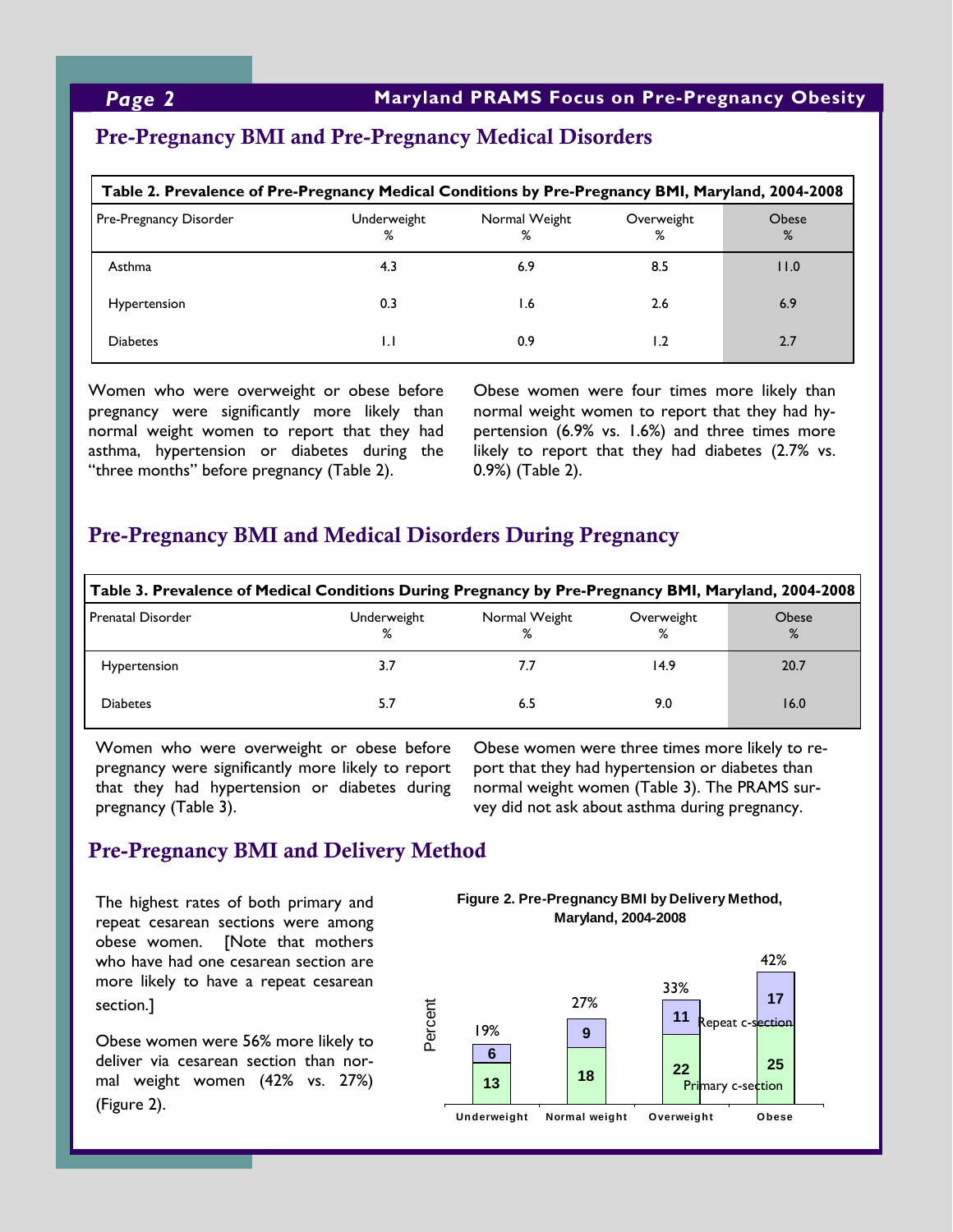### **Maryland PRAMS Focus on Pre-Pregnancy Obesity** *Page 3*

## Birth Outcomes

Compared to women of the other weight categories, underweight mothers reported the highest prevalence of low birth weight infants (<2500 grams) and premature infants (<37 weeks gestation) (Figure 3). Obese mothers reported higher rates of infant low birth weight (9%) and prematurity (11%) than overweight and normal weight mothers. Additionally, the prevalence of very low birth weight (<1500 grams) was almost twice as high among obese mothers (2.3%) compared to normal

**Figure 3. Pre-Pregnancy BMI by Infant Outcomes, Maryland, 2004-2008**



weight mothers (1.3%) (data not shown). The differences in prematurity rates did not reach statistical significance among the BMI categories.

## Postpartum Factors

| <b>Table 4. Prevalence of Postpartum Factors by Pre-Pregnancy BMI</b><br>Maryland, 2004-2008 |                  |                    |                 |            |  |  |
|----------------------------------------------------------------------------------------------|------------------|--------------------|-----------------|------------|--|--|
| Postpartum Factor                                                                            | Underweight<br>% | Normal Weight<br>% | Overweight<br>% | Ohese<br>% |  |  |
| <b>Breastfeeding</b><br><b>Initiation</b><br>>10 weeks                                       | 66<br>40         | 81<br>57           | 79<br>53        | 72<br>42   |  |  |
| Postpartum Depression                                                                        | 16               |                    | ۱5              | 18         |  |  |

The prevalence of breastfeeding at 10 weeks after delivery was lowest for underweight (40%) and obese (42%) mothers.

Postpartum depression was 38% higher among obese mothers (18%) compared to normal weight mothers (13%).

### *had extreme difficulty during my pregnancy. I had morning sickness all the time. I had to use a cane to walk because of early pelvic separation and I had to monitor my blood sugar 4 time a day and blood pressure 3 times a day. "*

*"Because of my morbid obesity I* 

#### *PRAMS mother*

#### Summary

According to the Institute of Medicine (2009), "a greater percentage of [women] are entering pregnancy overweight or obese...which can put the mother and her baby's health at risk".

In Maryland, 43% of women were overweight or obese just before pregnancy. The prevalence of obesity was highest among women who were Black (24%), used Medical Assistance for delivery (21%) and did not graduate from college (21%). Compared to normal weight women before pregnancy, obese women were significantly more likely to report hypertension (21% vs. 8%) and diabetes (16% vs. 7%) during pregnancy, deliver by cesarean section (43% vs. 27%), have a low birth weight infant (9.4% vs. 7.8%), and be depressed postpartum (18% vs. 13%). Obese women were also less likely to initiate breastfeeding (72% vs. 81%) or breastfeed for more than 10 weeks (42% vs. 57%).

Because weight control during pregnancy may not be in the best interest of the mother-fetal unit, helping women maintain or achieve a normal BMI value before pregnancy may have the most potential for the prevention of adverse pregnancy outcomes associated with obesity.